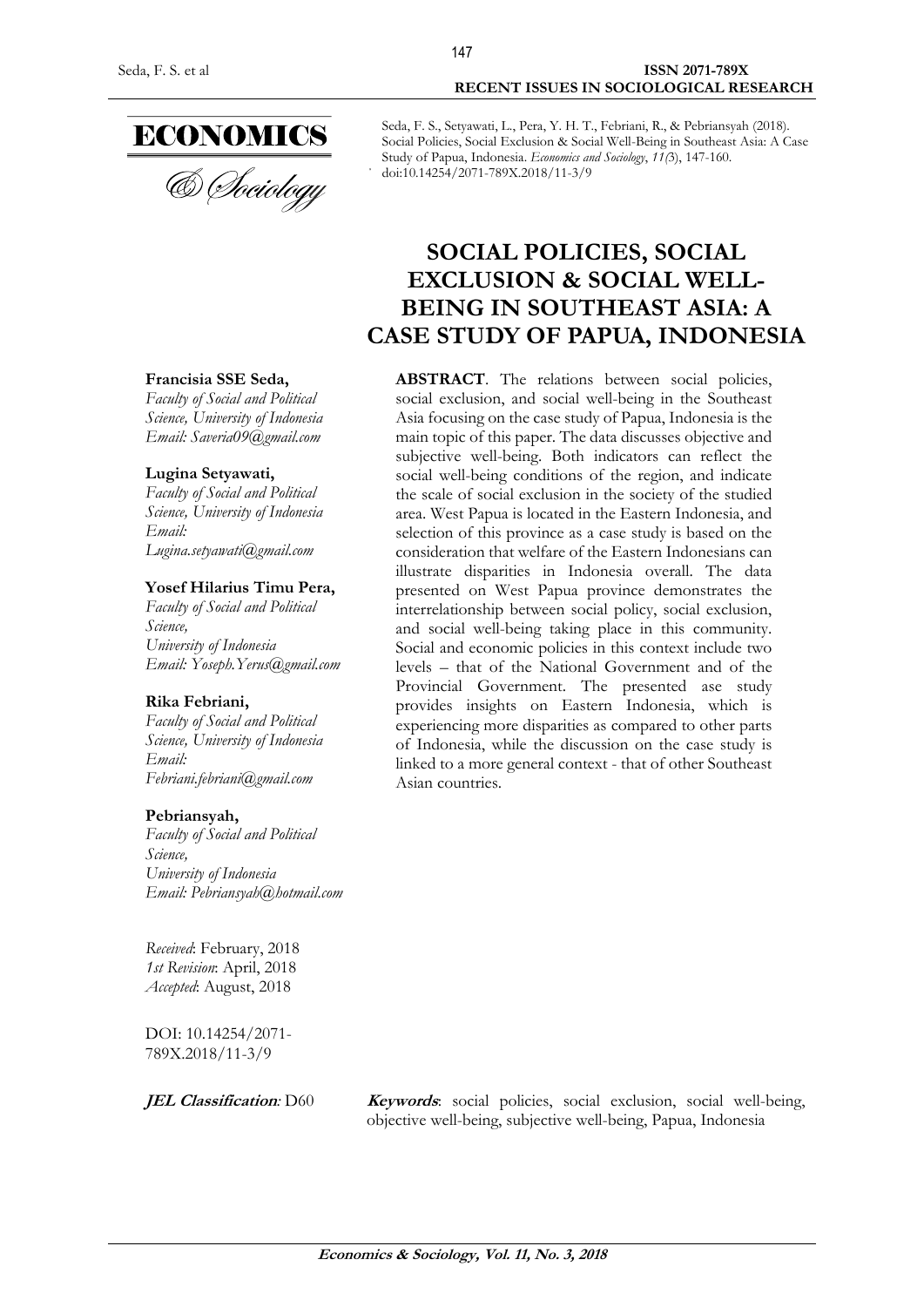#### **Introduction**

1

This paper examines the relations between social policies, social exclusion, and social well-being in Southeast Asia by focusing on the case study of Papua, Indonesia. Social exclusion is a complex concept. It helps understanding the implications of social policy on social wellbeing – at both individual and societal levels. Many studies on social exclusion associate this concept with economic development, and also poverty and socioeconomic disparities (Atkinson, 1998; Bhalla & Lapeyre, 2004; Sen, 1997; Saunders, 1990; Marlier & Atkinson, 2010; Veltmeyer, 2002). This is due to the fact that measurements based objective indicators of economic development are much easier as compared to subjective indicators. Therefore, objective indicators of social well-being are more widely used, such as the HDI score. The Happiness Index as a subjective wellbeing indicator is still limited in use while discussing social exclusion and social policy. This paper discusses how HDI and the happiness index as a universal international tool for measuring the status of a country's welfare are in fact influenced by various factors. Accordingly, positioning social wellbeing in relation to social exclusion needs to be considered in both local and national contexts. In Indonesian context overall, since this country has a heterogeneous society in terms of geographical, ethnic and socioeconomic backgrounds, the scores of Indonesia's HDI and happiness index do not necessarily reflect the status and the condition of each region. By discussing social well-being in the province in Papua, this paper aims to address these complexities more specifically.

The provinces of Papua and West Papua are experiencing serious issues with human development, as compared to other provinces in Indonesia. While Papua has an abundance of natural resources, these provinces have the lowest Human Development Index among all the provinces of Indonesia<sup>1</sup>. In 2016, HDI in Papua was 58.05, West Papua's HDI was 62.21, as compared to the national HDI of 70.18. In fact, prior 2003, these two provinces used to be one province called Irian Jaya. As an autonomous province, West Papua experienced better economic growth than the province of Papua. This paper focuses on the province of West Papua due to several considerations, among others, this province is economically a strategic province due to the abundance of economic resources. The resources come mainly from the mining (LNG) industry and also from the tourism sector. In addition, this province has been granted a special autonomy status which implicates wider access and authority in managing its own economic, political and cultural resources<sup>2</sup>.

In general, human development in Indonesia has been experiencing much progress in the last quarter century, which is visible in various sectors. The national HDI rate went up from "moderate" to "high" (BPS, 2016). However, this achievement is not universal, in the sense that there are disparities between the socioeconomic classes, between ethnic and racial groups; also between urban and rural population, between males and females. Many individuals remain incapable of maximising their potential in life due to their disconnection in various dimensions of human development.

HDI is a measurement introduced by the UNDP, and it has three dimensions: first, long and healthy life; second, access to education, and third, decent standard of living. However, in its implementation, the measurement of life quality has various indicators and interconnected variables. As a result, a universal measurement must be approached critically and sensitively, taking into account the country's history and traditions. This results in differences while measuring the quality of life between the states, and between the regions in Indonesia, being particular, historically and culturally contextual.

<sup>&</sup>lt;sup>1</sup>Berita Resmi Statistik, Papuan Province BPS No. 25/05/94. Year II, 2 May 2017

 $2$ In Indonesia, Special Autonomy Status is granted to Papua dan the province of Aceh, in Sumatra.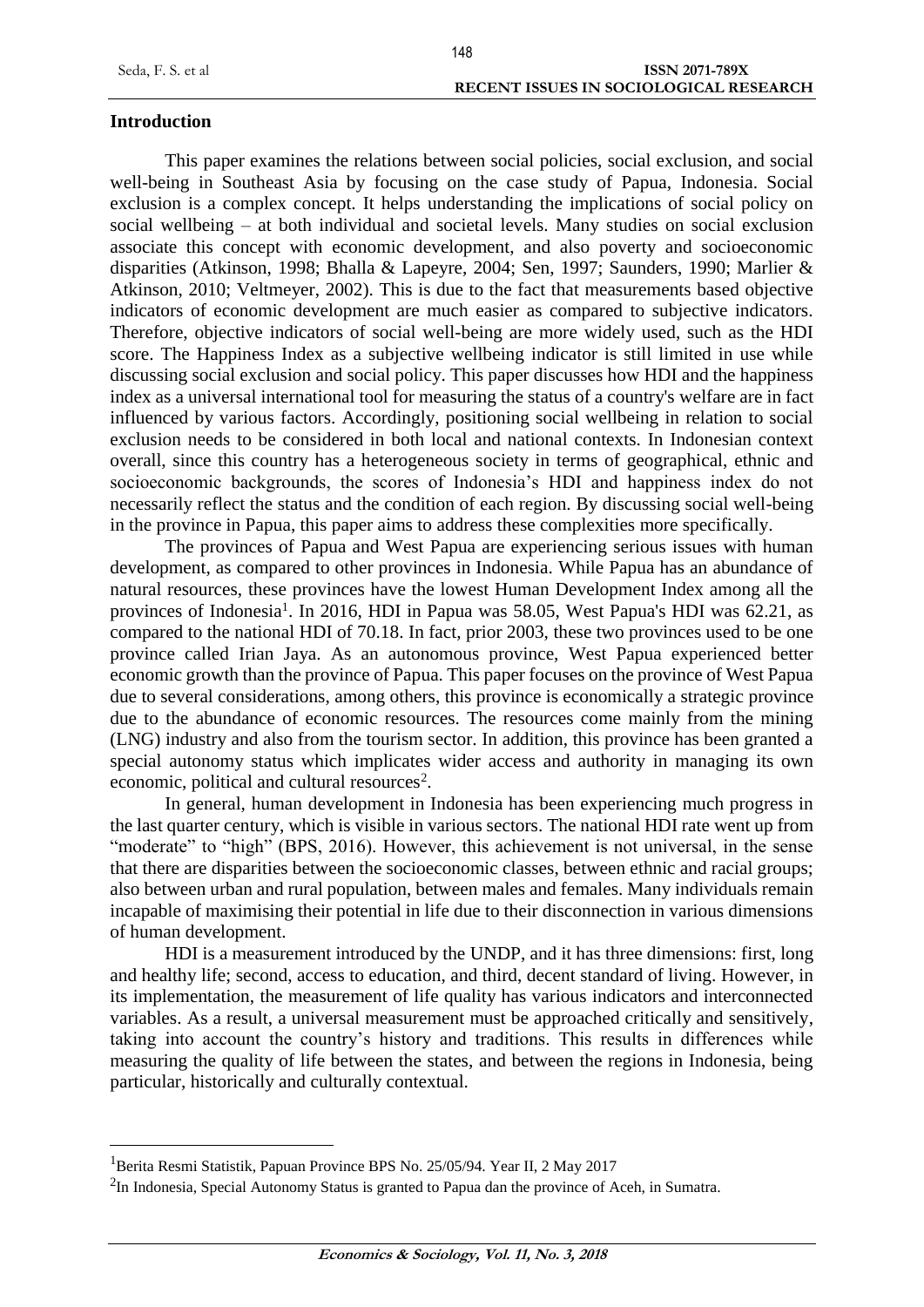|                   | 149                                    |
|-------------------|----------------------------------------|
| Seda, F. S. et al | <b>ISSN 2071-789X</b>                  |
|                   | RECENT ISSUES IN SOCIOLOGICAL RESEARCH |

This paper consists of three themes. First, the theoretical framework of this paper is presented. This section elaborates three main concepts discussed in the paper, namely, social policy, social exclusion and social wellbeing. The first theme focuses on discussing education as an important element of HDI in Indonesia. For this matter, secondary data has been taken from various resources. This section also reviews the position of the West Papua province in the context of Indonesia, especially in terms of social welfare. The second theme concerns objective and subjective wellbeing. By referring to the case of Bintuni, a district in the province of West Papua, the discussion demonstrates the complexity of relations between objective and subjective wellbeing. Finally, the discussion focuses on the positioning of Indonesia in the context of other SEA countries. By discussing three contextual levels - local, national and regional - this paper aims to show the complexity of social wellbeing and social exclusion as social realities.

## **2. Literature review**

The literature on social exclusion give different interpretations of this specific processes. There are three different interpretations within discussions on social exclusion (Levitas 2005). First, RED (the redistributionist discourse) which is concerned primarily with people living in poverty and the social forces that make this happen. Only through the redistribution of wealth across society as a whole will poverty and inequality be eradicated. This implied that it is not individuals who have to be changed if there will be improvement in the social welfare of society.

Second, MUD (the moral underclass discourse) which concentrates on individual delinquencies and problems in individual attitudes and morality. Proponents extend this argument to social groups. It is also a gendered discourse in the context of highlighting moral weaknesses in which gender has a highly significant role. Thus there is an 'underclass' in society that has become detached from mainstream social institutions, adopts anti-social behavior and has values to justify it. Third, SID (the social integrationist discourse) which focuses primarily on paid work and entrance into the labor market as means to achieve a cohesive society. This implies that social exclusion is analogous with exclusion from the labor market.

In addition to these various interpretations, there are also different definition of social exclusion. This research will follow the general definition suggested by Pierson (Pierson 2010) in which social exclusion means that it is a process over a long time that deprives and inviduals and families, groups and neighborhoods of the resources required for active participation in the social, economic and political activity of society as a whole. The causal factors are poverty, low income, discrimination, low educational attainment and depleted environments. The impact of social exclusion is that certain people or groups of people are cut off for a long time from institutions and services, social networks and developmental opportunities that the great majority of society enjoys.

In general, there are four elements in social exclusion (Atkinson, 1998):

- 1. Multiple Deprivation: not only financially poor and unemployed, but also includes not being able to interact socially and not having a community
- 2. Relativity: shows the people who were excluded from the community at a specific time and location
- 3. Agency: where people or agents experience exclusion both voluntary and involuntary
- 4. Dynamics: where people can be unemployed, experience financial pressure, or a reduced opportunity of becoming more prosperous in the future

The operational definition of social exclusion includes five forces that encourage the process of social exclusion, namely, first, poverty and low income; Second, lack of access to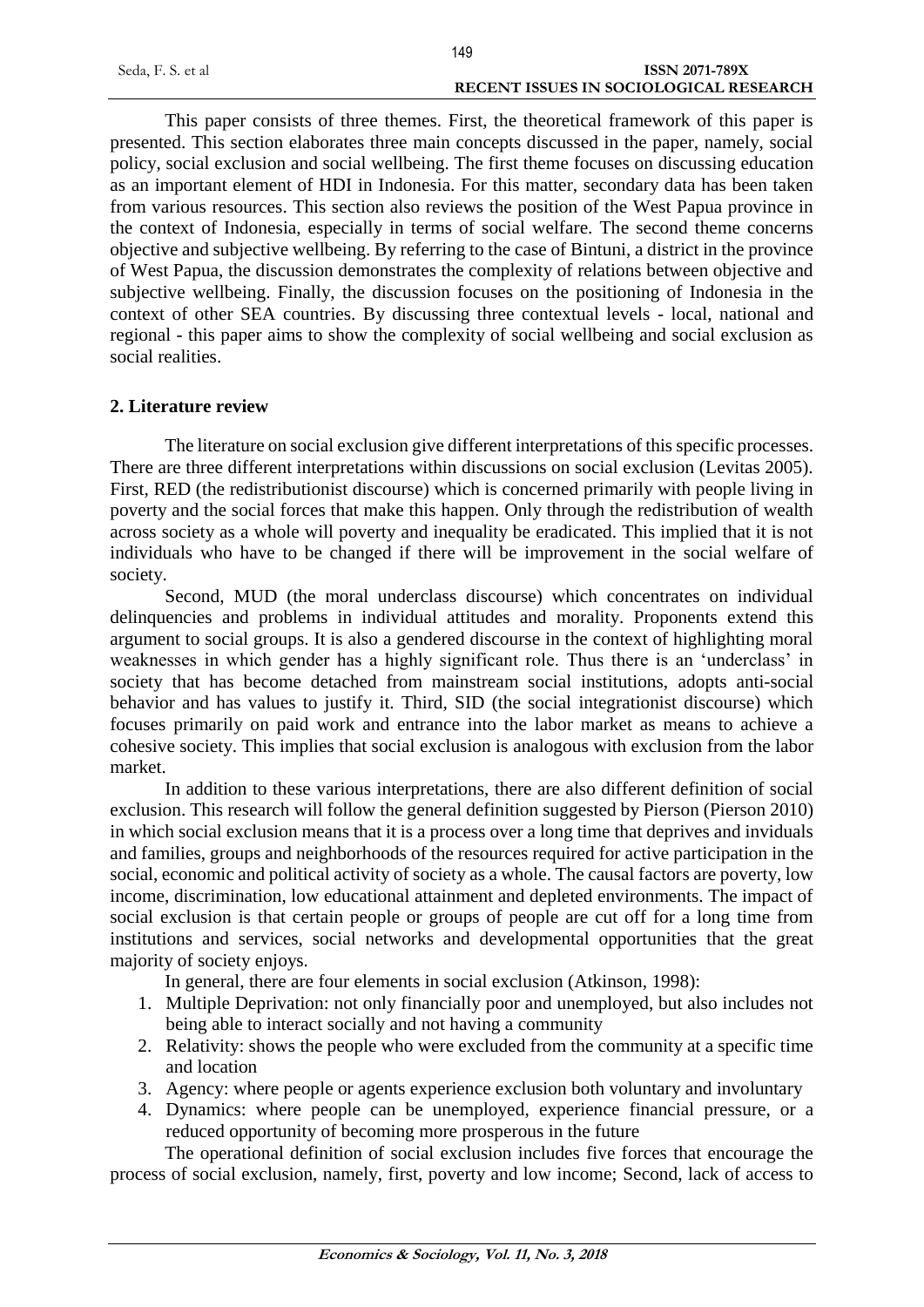|                   | 150                                           |
|-------------------|-----------------------------------------------|
| Seda, F. S. et al | ISSN 2071-789X                                |
|                   | <b>RECENT ISSUES IN SOCIOLOGICAL RESEARCH</b> |

the labor market; Third, weakness or lack of social support and social networks; Fourth, effect of neighborhood and living environment; Fifth, disconnected from services. The five forces exclude individuals or groups of people (Pierson, 2002).

Previous researches on wellbeing has shown that there is an overlapping between Society, Social Wellbeing, and Social Quality (Hearan Koo, et.al., September 2016). Specifically, the definition of Social Wellbeing is viewed as a combination of the perception of individual life conditions, their quality of relationship with others, and the conditions of society they live in (Ibid., Hearan Koo, et.al., September 2016). There are three dimensions, personal, relational, and societal wellbeing. Personal wellbeing is at individual level (micro level), relational wellbeing is at group level (micro level and meso level), and societal wellbeing is at structural level (macro level).

Social Quality is important to Social Wellbeing because it forms the perceived conditions of society where people interacts with each other. Social Quality indicates that Society requires four conditional factors; socio economic security, social cohesion, social inclusion, and social empowerment. In this Social Quality framework, people have their own specific life experiences which constitutes Social Wellbeing (Op.Cit., Hearan Koo, et.al., September 2016).

# **3. Methodology**

This paper applies a quantitative analysis on data findings. There are two different data sets which are being used in this paper: Primary datas are taken from LabSosio UI primary survey data taken in year 2015. Secondary datas are taken from various statistical reports from Indonesian and International context.

## **4. Conducting research and results**

# *HDI of Papua and Indonesia: Education as an Effort to Increase Individual Capability*

Social opportunities in the form of education and health facilities can facilitate economic participation (Sen, 2000; p. 11). The fulfilment of economic facilities can help to generate personal abundance, as well as public resources for social facilities. Conversely, the deprivation of individual capabilities is closely related to low income. The relations can be explained through: first, low income is a major reason for illiteracy and poor health, as well as hunger and malnutrition, and second, better education and health can help increase income. As a result, deprivation of income and deprivation of capability are closely related (Sen, 2000; pp. 19-20). It is also important to avoid rigidly thinking that one of the variables can somehow explain the other. According to Sen, it is better to pay more attention at the policy point of view rather than the two sets of variables that only correspond marginally.

If attention is shifted from lack of income to capability deprivation, one can better understand the experience of poverty and freedoms in terms of a different informational framework (involving statistics that are rarely used as reference points for policy analysis). The role of income and wealth – along with other influences – must be integrated into the broader and fuller picture of human success and deprivation (Sen, 2000, p. 20).

The developmental challenge experienced by Papua is a combination of poor governance and lack of capacity to provide even basic services, and the socio-political as well as historical contexts that continue to weaken development in the region (UNDP 2013). Thus, when examined further, what education policy could strengthen human capabilities? If deprivation in the economic sector can impact other sectors, an appropriate policy should target empowerment that could set out the foundations for individuals to become happy.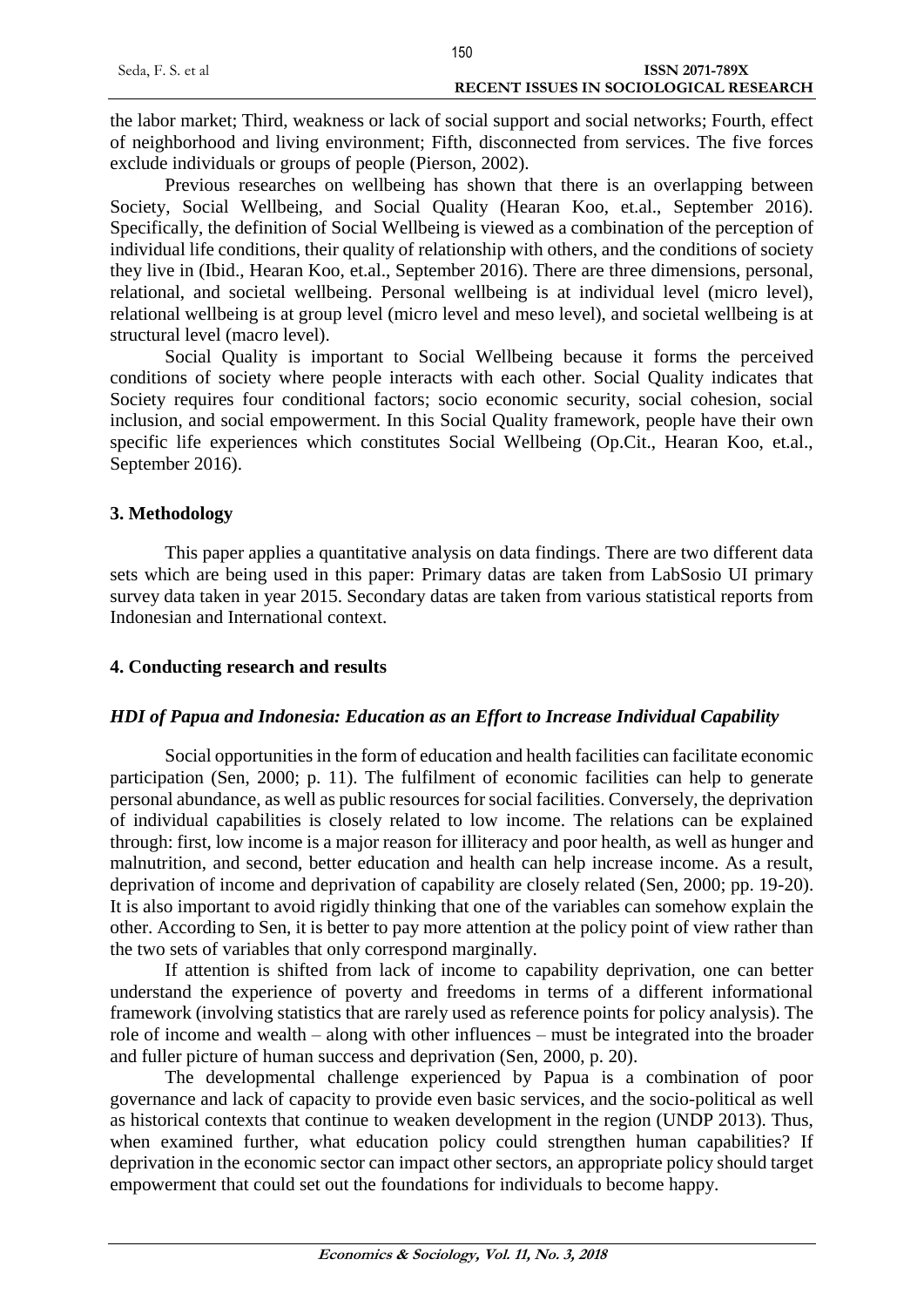|                   | 151                                    |
|-------------------|----------------------------------------|
| Seda, F. S. et al | ISSN 2071-789X                         |
|                   | RECENT ISSUES IN SOCIOLOGICAL RESEARCH |

Education is one of the experiences that allow humanity to form a good conception of life: reasoning, choosing and taking action. It is thus important to observe the relations of education that train human awareness and other dimensions of quality of life (health, income, social relations, involvement in social and political life).Indicators of education that are currently implemented in Indonesia are input based, such as rate of school registration, and school budget and resources; and output based, such as rate of graduation, years in school and standard test-based measurements such as literacy and numeracy tests.

The issue lies in the current education indicators not developed to measure individual capabilities, but intended for education policies in the stricter sense. In fact, school activities are but one of the various inputs that result in knowledge, skills development and improvement in quality of life. Thus, the issue lies not in lack of detailed information about education, but lack of data measuring education and other important outcomes for quality of life at the individual level.

#### *Positioning West Papua in the Indonesian context*

1

Based on official statistics from the Government of Indonesia, the Human Development Index of West Papua Province in 2015-2016 is ranked at the bottom, alongside Papua Province. Nevertheless, West Papua province's happiness index is relatively good compared to other provinces in Indonesia. The details of the provincinal rankings are as follows:

| N <sub>0</sub> | <b>Province</b>     | <b>HDI 2015</b> | <b>HDI 2016</b> | <b>HI</b> 2014 | <b>HI</b> 2017 |
|----------------|---------------------|-----------------|-----------------|----------------|----------------|
| 1              | Aceh                | 69.45           | 70.00           | 67.48          | 71.96          |
| $\overline{2}$ | North Sumatra       | 69.51           | 70.00           | 67.65          | 68.41          |
| 3              | <b>West Sumatra</b> | 69.98           | 70.72           | 66.79          | 70.02          |
| $\overline{4}$ | Riau                | 70.84           | 71.20           | 68.85          | 71.89          |
| 5              | Jambi               | 68.89           | 69.62           | 71.10          | 70.45          |
| 6              | South Sumatra       | 67.46           | 68.24           | 67.76          | 71.98          |
| 7              | Bengkulu            | 68.59           | 69.33           | 67.43          | 70.61          |
| 8              | Lampung             | 66.95           | 67.65           | 67.92          | 69.51          |
| 9              | Bangka-Belitung     | 69.05           | 69.55           | 68.45          | 71.75          |
| 10             | Riau Archipelago    | 73.75           | 73.99           | 72.42          | 73.11          |
| 11             | DKI Jakarta         | 78.99           | 79.60           | 69.21          | 71.33          |
| 12             | West Java           | 69.50           | 70.05           | 67.66          | 69.58          |
| 13             | Central Java        | 69.49           | 69.98           | 67.81          | 70.92          |
| 14             | East Java           | 68.95           | 69.74           | 68.70          | 70.77          |
| 15             | DI Yogyakarta       | 77.59           | 78.38           | 70.77          | 72.93          |
| 16             | <b>Banten</b>       | 70.27           | 70.96           | 68.24          | 69.83          |
| 17             | Bali                | 73.27           | 73.65           | 68.46          | 72.48          |
| 18             | West Nusa Tenggara  | 65.19           | 65.81           | 69.28          | 70.70          |
| 19             | East Nusa Tenggara  | 62.67           | 63.13           | 66.22          | 68.98          |
| 20             | West Kalimantan     | 65.59           | 65.88           | 68.40          | 70.08          |
| 21             | Central Kalimantan  | 68.53           | 69.13           | 70.01          | 70.85          |

Table 1. Human Development Index (HDI) and Happiness Index<sup>3</sup> (HI) Based on Province

<sup>&</sup>lt;sup>3</sup>The data for Indonesia's happiness index by province consist of the results of censuses published in 2014 and 2017. The happiness index of 2014 is based on the dimensions of life satisfaction, while the happiness index of 2017 is measured using the dimensions of Life Satisfaction, Feeling and Meaning of Life (*Eudaimonia*)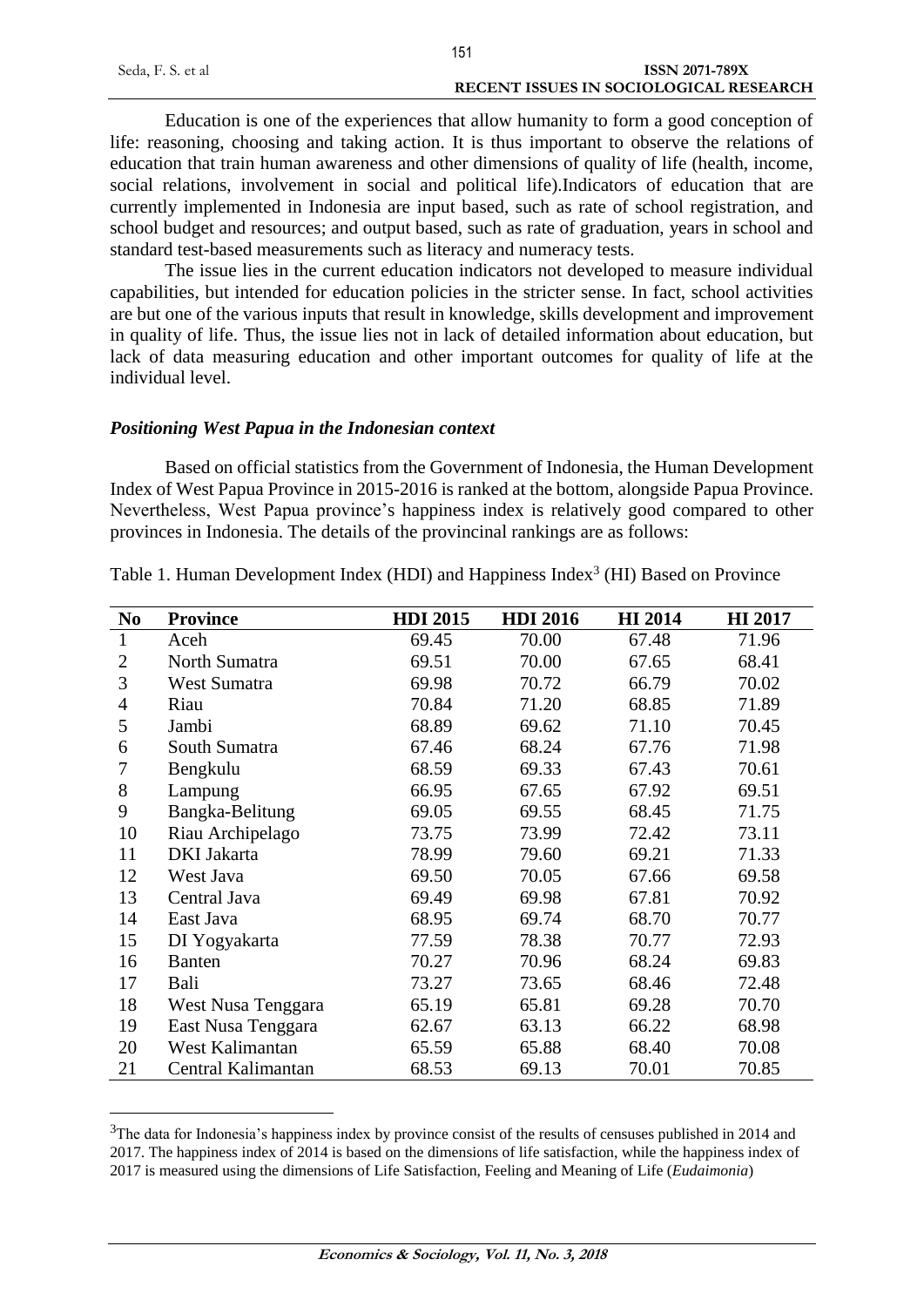| Seda, F. S. et al |                      |       |       | <b>ISSN 2071-789X</b> |                                        |
|-------------------|----------------------|-------|-------|-----------------------|----------------------------------------|
|                   |                      |       |       |                       | RECENT ISSUES IN SOCIOLOGICAL RESEARCH |
| 22                | South Kalimantan     | 68.38 | 69.05 | 70.11                 | 71.99                                  |
| 23                | East Kalimantan      | 74.17 | 74.59 | 71.45                 | 73.57                                  |
| 24                | North Kalimantan     | 68.76 | 69.20 |                       | 73.33                                  |
| 25                | North Sulawesi       | 70.39 | 71.05 | 70.79                 | 73.69                                  |
| 26                | Central Sulawesi     | 66.76 | 67.47 | 67.92                 | 71.98                                  |
| 27                | South Sulawesi       | 69.15 | 69.76 | 69.80                 | 71.99                                  |
| 28                | Southeast Sulawesi   | 68.75 | 69.31 | 68.66                 | 71.22                                  |
| 29                | Gorontalo            | 65.86 | 66.29 | 69.28                 | 73.19                                  |
| 30                | <b>West Sulawesi</b> | 62.96 | 63.60 | 67.86                 | 70.02                                  |
| 31                | Maluku               | 67.05 | 67.60 | 72.12                 | 73.77                                  |
| 32                | North Maluku         | 65.91 | 66.63 | 70.55                 | 75.68                                  |
| 33                | West Papua           | 61.73 | 62.21 | 70.45                 | 71.73                                  |
| 34                | Papua                | 57.25 | 58.05 | 60.97                 | 67.52                                  |
|                   | Indonesia            | 69.55 | 70.18 | 68.28                 | 70.69                                  |

Sources: *Central Agency on Statistic 2017* and *Official Statistic Report*, Year 2015 and 2017

The figures of West Papua in the national statistics show a tendency that tends to be similar to the survey results obtained in southern and northern Bintuni as described in the previous section, namely that although the Human Development Index of West Papua occupies the second lowest position (above Papua province) in Indonesia, based on the score of happiness index, in the same period, the province scores relatively good compared to other provinces, namely ranked 8 out of 34 in 2014 and 17 of 34 provinces in 2017. Even the position of this province is better than DKI Jakarta, which is ranked first based in the Human Development Index score. Thus the objective welfare indicators shown by the HDI score are not automatically proportional to the subjective indicators as indicated by the happiness index score. This is different from the general trend at the national level where higher education is an HDI indicator, corresponding to the higher happiness index. The same trend is shown for the relationship between the income of the household and the happiness index (BPS, 2017). The happiness index as an indicator of subjective well-being in this case is also an indicator of social wellbeing.

## *Objective and Subjective Well-Being in West Papua*

Several factors may explain the asymmetric relationship between objective and subjective well-being indicators shown in the West Papua case in the aforementioned Indonesian context. First, West Papua was declared an autonomous province in 2007. The status as a province significantly provides opportunities and advantages due to greater autonomy to manage its own area, including finances and access to economic and political resources. Facilities and infrastructure of education, health and others are being built to provide convenience for the population. In addition, the rich natural resources possessed by West Papua has succeeded in stimulating the activity of the economic sector, which contributes to regional growth and income. In particular, economic developments attract migrants from outside the province, who in turn foster the development of various economic sectors in West Papua.

Secondly, West Papua as a province obtains a Special Autonomy status, which implies considerable regional authority, not only economic and political, but also social and cultural sectors. Thus, through this status, the indigenous peoples in West Papua gain better status and position than when the region was still a regency. Special autonomy in Indonesia gives political and cultural special rights to indigenous peoples, through the granting of rights and access to various economic and political resources. Both of these factors contribute to the individual's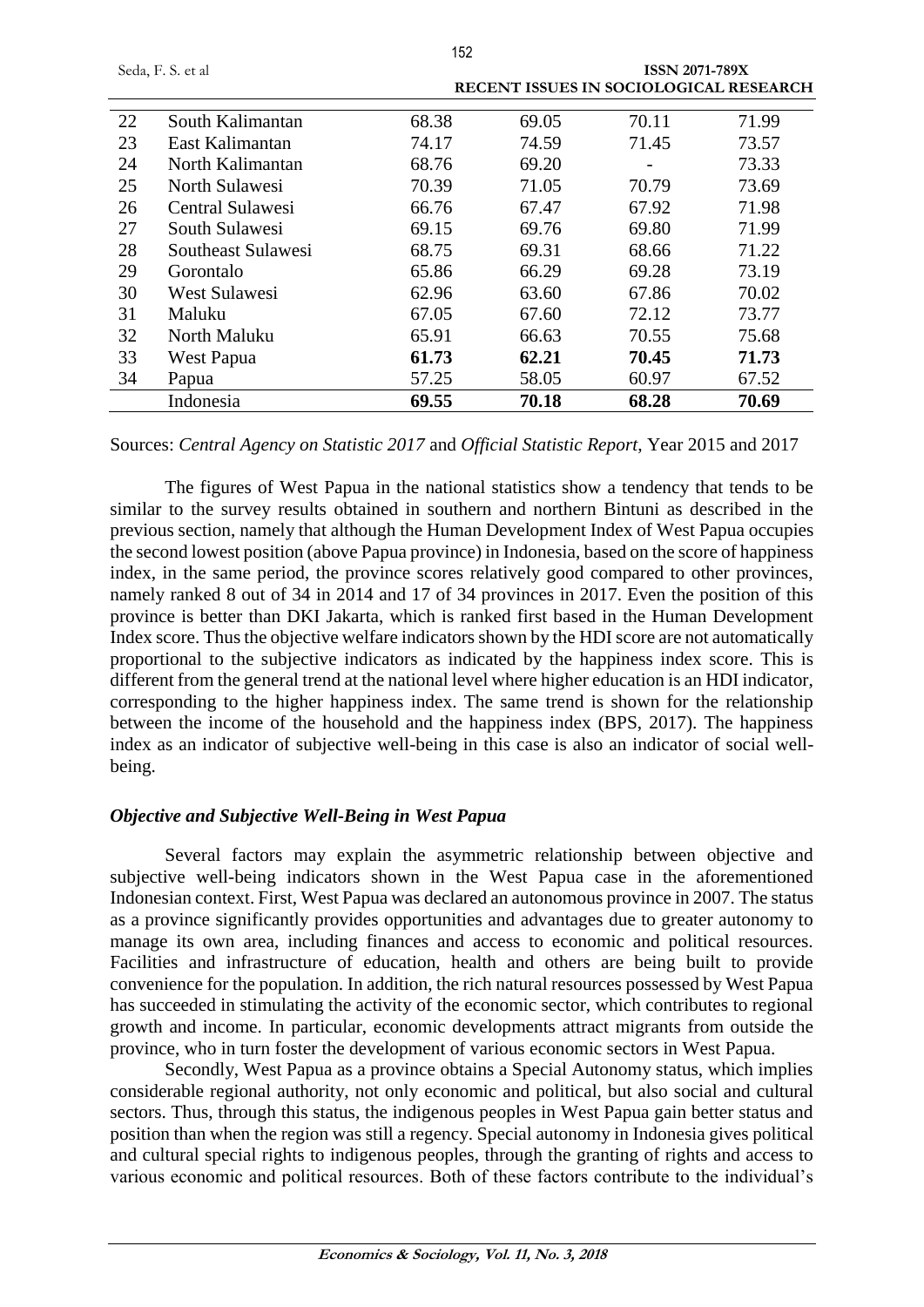|                   | 153                                           |
|-------------------|-----------------------------------------------|
| Seda, F. S. et al | <b>ISSN 2071-789X</b>                         |
|                   | <b>RECENT ISSUES IN SOCIOLOGICAL RESEARCH</b> |

perception of life satisfaction. The social, economic and political contexts in the autonomy era are felt to provide satisfaction over previous living conditions. However, based on objective welfare indicators, the change requires a long time. Changes in education still take time. In addition, the economic growth of West Papua that attracts many migrants poses challenges to indigenous peoples, whose skills and educational levels tend to be lower than newcomers. Therefore, based on objective measurements used for the measurement of the Human Development Index, the welfare conditions of West Papuans are lower than in other provinces.

Reflecting on the condition and objective well-being status of West Papua in this discussion, it can be said that there is a gap between West Papua and other provinces in Indonesia, especially in western Indonesia, which is shown by low HDI score. However, the subjective well-being of the population indicated through the perception of life satisfaction as measured in the happiness index indicates that conditions are better than in the rest of Indonesia. This case shows that subjective welfare indicators are strongly influenced by the social, economic and political context of the community, as they reflect how individuals position themselves in their communities. Therefore, the social and economic policies applied at the local and national levels need to effectively bridge the needs of objective and subjective wellbeing. This finding underscores the complexity of the relationships between social and economic policies, social exclusion and social well-being.

# *Objective-Subjective Well-Being and Social Exclusion: The case of Bintuni*

The concept of well-being has various definitions as an aggregate of satisfaction of individuals, and thus this concept refers to the situation of a community or the public in general. According to Law No. 11 of 2009, social well-being is a condition of fulfilment of material, spiritual and social needs of citizens, to be able to live adequately and to develop themselves, in order to be able to conduct their social functions. According to the Central Statistical Agency (2000), several of the indicators of social well-being are: (1) family income level; (2) composition of household spending, by comparing spending for food and non-food; (3) family education level; (4) family health level; and (5) condition of housing and facilities owned by the household. This article observes well-being objectively, based on the Human Development Index (HDI) developed by UNDP and consisting of three indicators; and also, the subjective well-being condition according to the perceptions of the respondents towards several aspects related to their well-being.

# *Objective Well-Being Index using the Human Development Index (HDI)*

HDI is developed to measure the achievement human development based on a number of fundamental components of life quality. HDI is measured based on data that reflect four components, namely 1) life expectancy, representing health; 2) literacy rate and length of schooling, measuring achievement of development of education, and 3) people's purchasing power of a number of basic commodities, measured by the average expenses per capita as an approach to income, that represents achievement of development of adequate livelihood. The following table shows the HDI for the northern and southern parts of Bintuni Bay: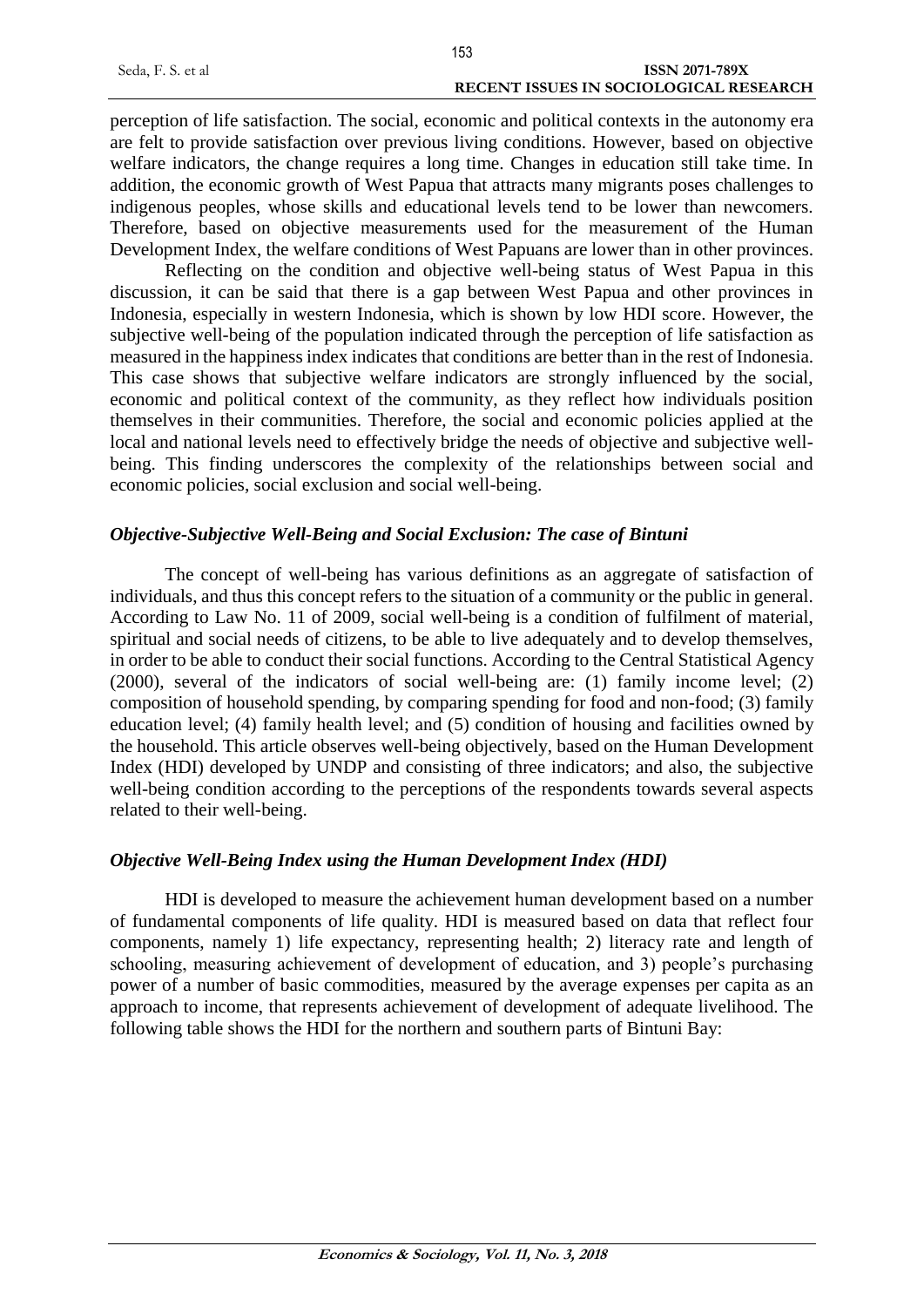| <b>Cluster</b>                    | Literacy rate<br>(percent) | Average years<br>of schooling | <b>Consumption</b><br>per capita<br>(thousands/m<br>onth) | Life<br>expectancy<br>(years) | HDI   |
|-----------------------------------|----------------------------|-------------------------------|-----------------------------------------------------------|-------------------------------|-------|
| Southern<br><b>Bintuni</b>        | 94.79                      | 8.98                          | 540.4                                                     | 42.57                         | 53.61 |
| <b>Northern</b><br><b>Bintuni</b> | 88.42                      | 6.40                          | 500.6                                                     | 49.01                         | 50.30 |

Table 2. Comparison of Human Development Index (HDI) of Southern and Northern Bintuni 2015

Source: *Processed from LabSosio UI primary survey data, 2015*

The southern part of Bintuni has a higher HDI compared to the northern part. The index corresponds to the conditions of economy, education and health in Bintuni. The southern part of Bintuni, which is becoming more open due to the presence of several companies and the administrative boundaries rearrangement, is becoming more progressive in these well-being aspects compared to the other clusters.

Northern Bintuni is the area with the lowest level of well-being. This is predictable, as two of the three components of HDI, namely education index and health index, are lower than in Southern Bintuni. The conditions of education and economy in the residential areas in Northern Bintuni are indeed poor. These are affected by 1) difficult and costly access, for people and goods; and 2) lack of investment (corporations) that catalyse the local economic development.

| <b>Status of</b><br><b>Residence</b> | <b>Literacy</b><br>rate<br>(percent) | Average<br>years of<br>schooling | <b>Consumption per capita</b><br>(thousands/month) | Life<br>expectancy<br>(years) | <b>HDI</b> |
|--------------------------------------|--------------------------------------|----------------------------------|----------------------------------------------------|-------------------------------|------------|
| Indigenous<br>Papuan                 | 91.04                                | 7.25                             | 434.3                                              | 46.59                         | 44.24      |
| Migrant<br>Papuan                    | 91.98                                | 8.52                             | 474.6                                              | 33.21                         | 41.56      |
| Non-Papuan                           | 96.09                                | 9.25                             | 614.5                                              | 41.57                         | 60.17      |

Table 3. Human Development Index (HDI) by Status of Residence

Source: *Processed from LabSosio UI primary survey data, 2015*

Based on status of residence, it is observable that the Migrant Papuan group has the lowest human development index. Once again, though, this needs to be interpreted carefully, especially in the component of life expectancy in HDI. Two other components, education and economy consistently show that the lowest values are seen in the Indigenous Papuan group, where they have 1) low awareness of education; and 2) low capacity of agriculture and trade; etc.

## *Perception-Based Subjective Well-Being Index*

While objectively the people of northern Bintuni have a lower level of well-being, they tend to be happier and have a positive outlook of their condition, compared to the people in southern Bintuni.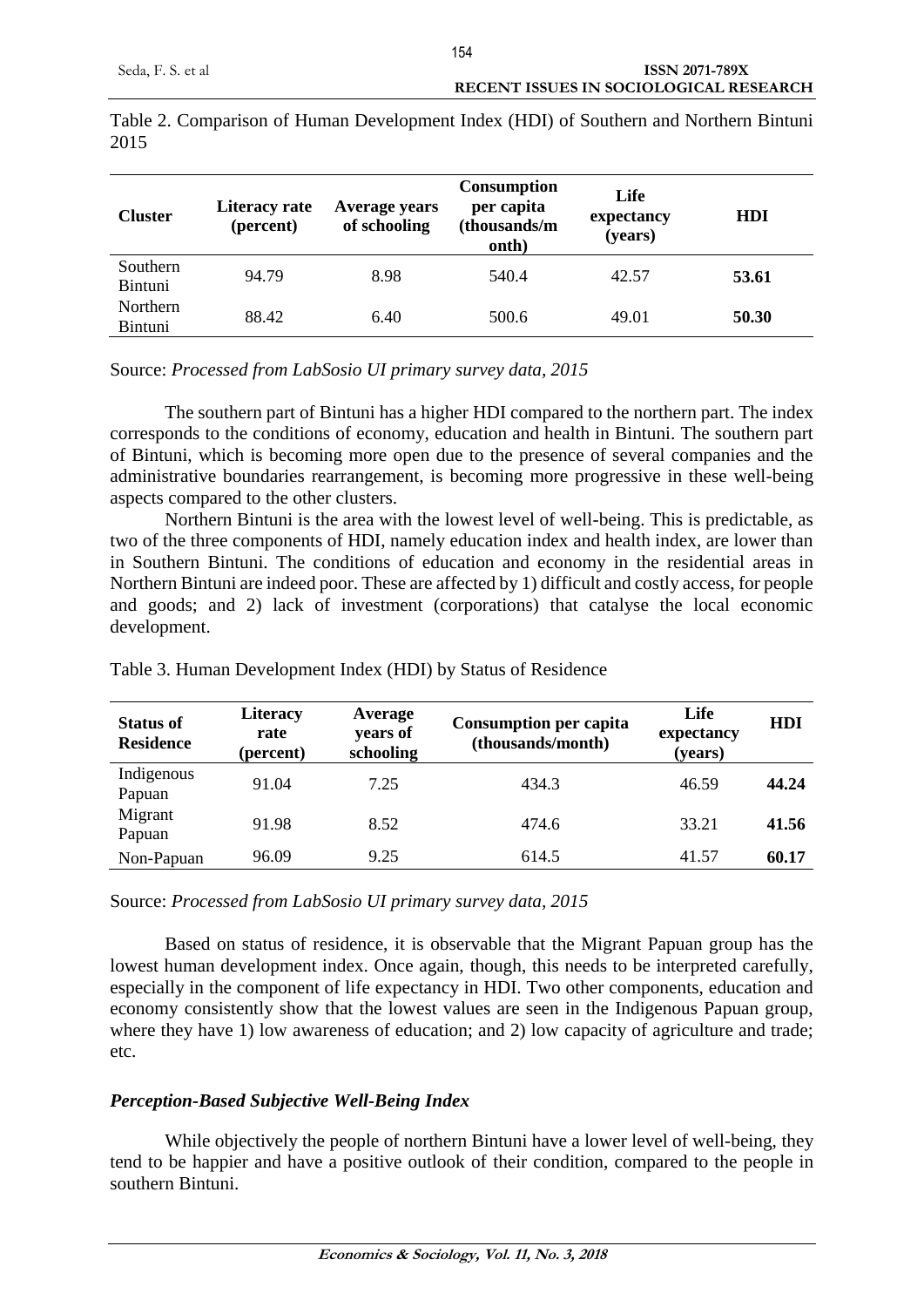| Cluster             | <b>Education</b><br><b>Index</b> | <b>Economic</b><br><b>Index</b> | <b>Health</b><br><b>Index</b> | <b>Well-Being Index</b><br>(Average) |
|---------------------|----------------------------------|---------------------------------|-------------------------------|--------------------------------------|
| Southern<br>Bintuni | 84.76                            | 75.60                           | 83.53                         | 81.29                                |
| Northern<br>Bintuni | 91.02                            | 83.94                           | 88.58                         | 87.84                                |

|  |  |  | Table 4. Subjective Well-Being Index of Southern and Northern Bintuni, 2015 |
|--|--|--|-----------------------------------------------------------------------------|
|  |  |  |                                                                             |

Source: *Processed from LabSosio UI primary survey data, 2015*

Subjectively, respondents' perceptions show that the Northern Bintuni cluster has the higher index, as measured by the average of the three indicators (education, economy and health). How could it be, when objectively their condition is the poorer? Although more backwards in many sectors than southern Bintuni, according to the local population, the condition has shown improvement over the past few years. Particularly because of the reorganization (*pemekaran*) of the villages, which led to an increasing number of local government programs received by the villagers, as well as company attention that consistently empower and assist communities in the villages in Northern Bintuni in the areas of health, education, and, of course, economy.

|                           | <b>Education</b> | <b>Economic</b> |                                  | <b>Well-Being</b> |
|---------------------------|------------------|-----------------|----------------------------------|-------------------|
| $\Gamma$ <sub>ucton</sub> |                  |                 | $\mathbf{u}_{\text{coll}}$ Index | Inclov            |

| <b>Cluster</b>       | <b>Education</b><br><b>Index</b> | <b>Economic</b><br><b>Index</b> | <b>Health Index</b> | <b>Well-Being</b><br><b>Index</b><br>(Average) | <b>Well-Being</b><br>Index (P17) |
|----------------------|----------------------------------|---------------------------------|---------------------|------------------------------------------------|----------------------------------|
| Indigenous<br>Papuan | 87.08                            | 79.11                           | 82.85               | 83.01                                          | 83.48                            |
| Migrant<br>Papuan    | 85.14                            | 79.66                           | 83.67               | 82.82                                          | 82.63                            |
| Non-Papuan           | 84.38                            | 77.19                           | 82.81               | 81.46                                          | 80.29                            |

Source: *Processed from LabSosio UI primary survey data, 2015*

Table 5. Subjective Well-Being Index by Status of Residence

The calculation of subjective well-being index presented in the table above also shows the Indigenous Papuan group to have the highest index compared to other groups. Similar to the above explanation, although still lagging behind migrants in the aspects of education, economy and health, the condition of the Indigenous Papuan population in these three aspects has continued to improve over the past few years. This is mainly because of the opening of the region (related to village status reorganization) as well as government and corporation assistance and aid that prioritize the indigenous population.

# *Well-Being and Social Exclusion: Vulnerable Groups in the Case of West Papua*

The link between social exclusion and well-being can be explained through the terminology of 'vulnerable groups'. In other words, the vulnerable groups are excluded from the development policies of the local government, as well as the community empowerment programs of companies, so that they tend to score lower in the objective conditions of education, economy, and health. Vulnerable groups in general are marginalized and do not have equal access to resources that others can get. Referring to the definition, the vulnerable groups here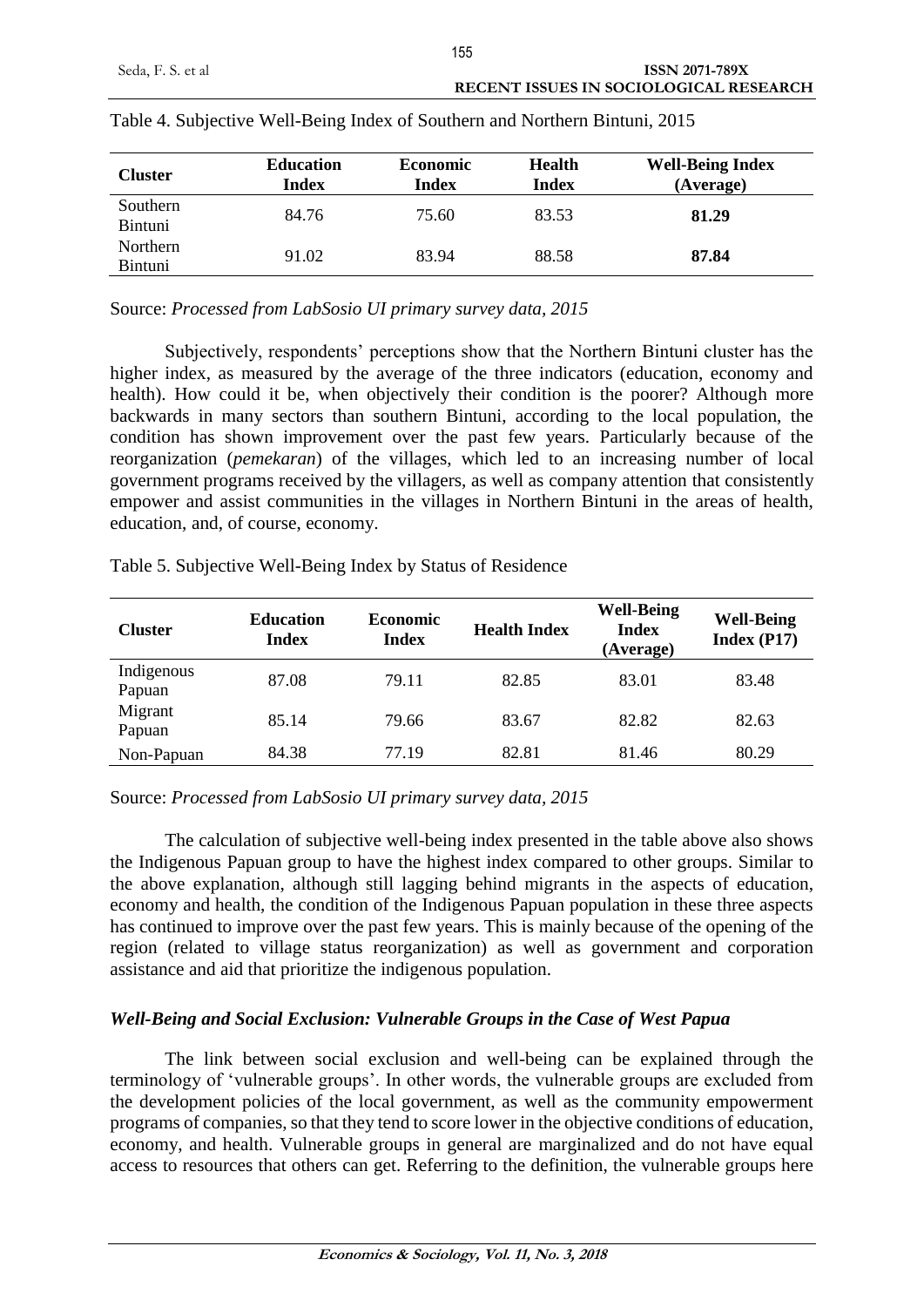are people who lack access to programs and socio-economic benefits of regional development and other party's (such as companies') programs in the Bintuni Bay region. The purpose of both government and corporate programs is to improve the quality of life of the community (especially local indigenous Papuans) in order to prevent disparities compared to other regions of Indonesia.

Under these circumstances, indigenous Papuan communities in Bintuni Bay are severely threatened by high migration rates into the area. With the better human resources and capability to benefit from opportunities, migrants will be more likely to be the ones who enjoy the progress of development outcomes. This reflects a very vulnerable position of indigenous Papuans in Bintuni Bay, who cannot access and optimize the socio-economic programs of the government or the companies. The vulnerable groups are indigenous peoples in Bintuni Bay (especially in the northern part), who do not receive direct benefits from the government or corporate programs.

This section will discuss the interrelations between social policy, social well-being and social exclusion. In the context of a welfare state, an inclusive social policy fundamentally will facilitate and accommodate all citizens as the main beneficiaries of development, in order to achieve an adequate level of well-being, both objectively and subjectively, and at the individual and societal levels. Inclusive social policy will guarantee a low level of social exclusion, both vertical and horizontal. At the same time, an inclusive social polity will guarantee the conditions and quality of social well-being at the personal, relational and societal levels.

Referring to the definition of Koo et al. (2016), 45, social well-being is 'a combination of perception of individual life conditions, their quality of relationship with others, and the conditions of society they live in'. There are three dimensions in the measurement of social well-being, namely personal, relational and societal. Social exclusion refers to a lack of participation in social support, social networks, and access to a wide range of goods and services (Lee &Shrum, 2012). In this study, we specifically refer to the operational definition of social exclusion, which includes five aspects, namely poverty and low income, lack access to labor market, lack of social support and social networks, effects of neighborhood and living environment, and disconnection from services. The analysis in this section will show how the three dimensions of social well-being indicators shown in West Papuan data, reflected in local and national data, can be used to indicate how the policy of social disparities exists (whether it is inclusive or exclusive). The data will also indicate whether social exclusion exists in the society, especially at the vertical level.

## *Positioning Indonesia in the context of ASEAN countries*

Based on the Human Development Index ranking, Indonesia is in the "medium" category of countries. The trend of the Indonesian HDI is increasing slowly and steadily throughout the 1990-2015 period. Other ASEAN countries that are also experiencing gradual improvement are Brunei Darussalam, Malaysia and Philippines. Other countries experienced a higher increase, especially Vietnam, Laos, Cambodia, Myanmar, Thailand and Singapore. Vietnam, Cambodia and Laos enjoy independence and freedom from political conflicts, and are significantly experiencing increased human development. Among ASEAN countries, it seems that Vietnam and Thailand are progressing most rapidly, marked by the rise in HDI figures. Even Thailand, which in the 1990s was in the same category as Indonesia, has succeeded in entering the High Human Development category.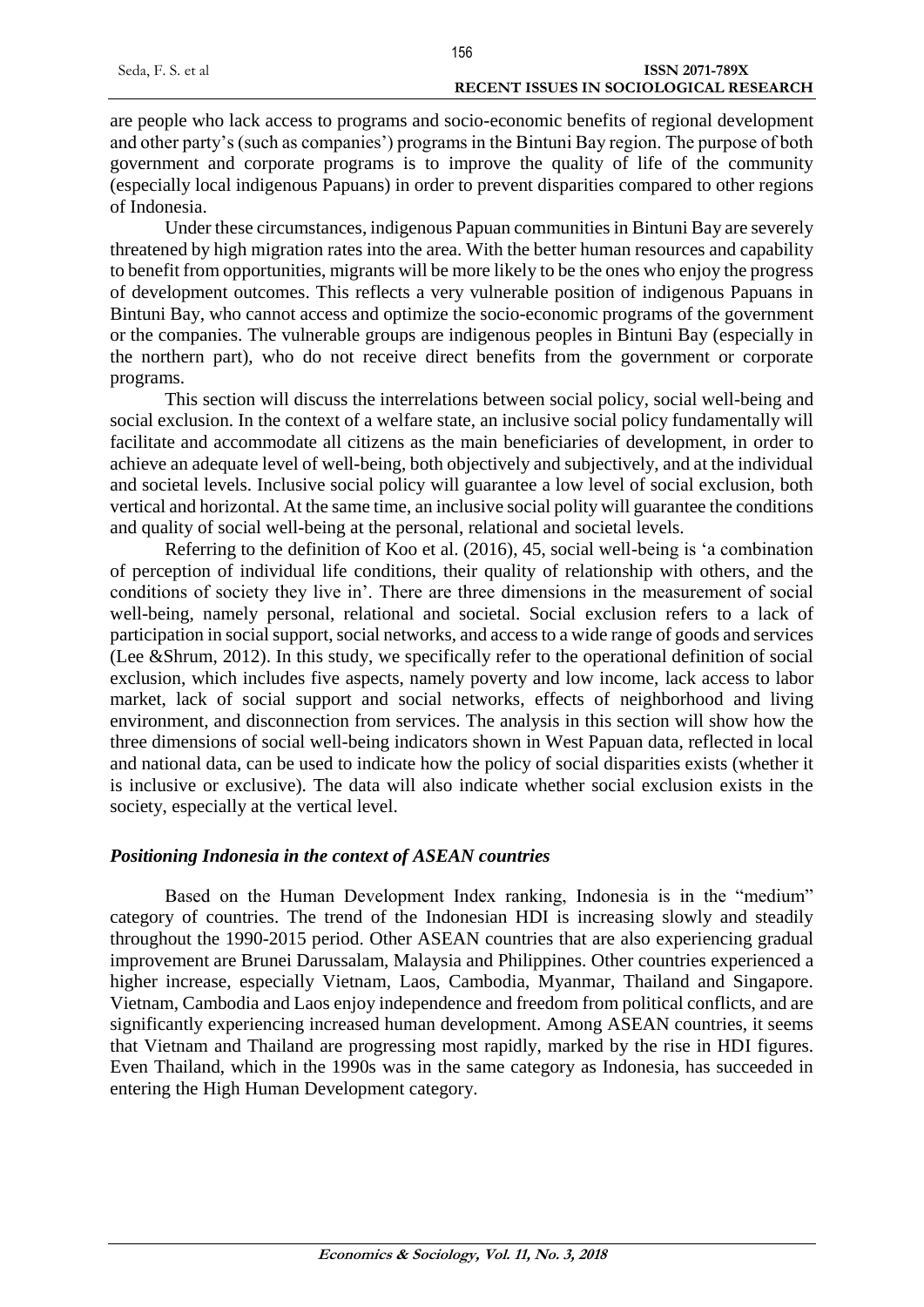| <b>HDI</b>                         | Country         | <b>Human Development Index (HDI)</b> |       |       |       |       |       |       |       |       |  |  |
|------------------------------------|-----------------|--------------------------------------|-------|-------|-------|-------|-------|-------|-------|-------|--|--|
| Rank                               |                 | Value                                |       |       |       |       |       |       |       |       |  |  |
|                                    |                 | 1990                                 | 2000  | 2010  | 2011  | 2012  | 2013  | 2013  | 2014  | 2015  |  |  |
| <b>VERY HIGH HUMAN DEVELOPMENT</b> |                 |                                      |       |       |       |       |       |       |       |       |  |  |
| $\mathbf{1}$                       | Singapore       | 0,718                                | 0,820 | 0,911 | 0,917 | 0,920 | 0,922 | 0,922 | 0,924 | 0,925 |  |  |
|                                    | <b>Brunei</b>   |                                      |       |       |       |       |       |       |       |       |  |  |
| 2                                  | Darussalam      | 0,782                                | 0,819 | 0,846 | 0,852 | 0,860 | 0,863 | 0,863 | 0,864 | 0,865 |  |  |
| <b>HIGH HUMAN DEVELOPMENT</b>      |                 |                                      |       |       |       |       |       |       |       |       |  |  |
| 3                                  | Malaysia        | 0.643                                | 0,725 | 0,774 | 0,776 | 0,779 | 0,783 | 0,783 | 0,787 | 0,789 |  |  |
| 4                                  | Thailand        | 0,574                                | 0,649 | 0,720 | 0,729 | 0,733 | 0,737 | 0,737 | 0,738 | 0,740 |  |  |
| <b>MEDIUM HUMAN DEVELOPMENT</b>    |                 |                                      |       |       |       |       |       |       |       |       |  |  |
| 5                                  | Indonesia       | 0,528                                | 0,604 | 0,662 | 0,669 | 0,677 | 0,682 | 0,682 | 0,686 | 0,689 |  |  |
| 6                                  | Viet Nam        | 0,477                                | 0,576 | 0,655 | 0,662 | 0,668 | 0,675 | 0,675 | 0,678 | 0,683 |  |  |
| 7                                  | Philippines     | 0,586                                | 0,622 | 0,669 | 0,666 | 0,671 | 0,676 | 0,676 | 0,679 | 0,682 |  |  |
| 8                                  | Timor-Leste     | $\ddot{\phantom{a}}$                 | 0,470 | 0,607 | 0,618 | 0,620 | 0,612 | 0,612 | 0,603 | 0,605 |  |  |
|                                    | People's<br>Lao |                                      |       |       |       |       |       |       |       |       |  |  |
|                                    | Democratic      |                                      |       |       |       |       |       |       |       |       |  |  |
| 9                                  | Republic        | 0,397                                | 0,463 | 0,542 | 0,554 | 0,563 | 0,573 | 0,573 | 0,582 | 0,586 |  |  |
| 10                                 | Cambodia        | 0,357                                | 0,412 | 0,533 | 0,540 | 0,546 | 0,553 | 0,553 | 0,558 | 0,563 |  |  |
| 11                                 | Myanmar         | 0,353                                | 0,427 | 0,526 | 0,533 | 0,540 | 0,547 | 0,547 | 0,552 | 0,556 |  |  |

#### Table 6. Human Development Index Trends, 1990-2015

The graph and table above indicates that the gap in human development indicators among ASEAN countries is quite wide, marked by a large score difference. This is reflected in the HDI scores of Singapore and Brunei Darussalam, which are almost double that of Laos, Cambodia and Myanmar. This reflects the global gap at the regional level.

Table 7. Ranking of Happiness 2012-2014 and 2014-2016

| <b>HDI</b><br>Rank | Country                 | <b>Index of</b><br><b>Happiness</b><br><b>Value</b><br>2012-2014 | Country           | <b>HDI</b><br>Rank | <b>Index of</b><br><b>Happiness</b><br><b>Value</b><br>2014-4016 |
|--------------------|-------------------------|------------------------------------------------------------------|-------------------|--------------------|------------------------------------------------------------------|
| 24                 | Singapore               | 6.798                                                            | Singapore         | 26                 | 6.572                                                            |
|                    | Brunei Darussalam       |                                                                  | Brunei Darussalam |                    |                                                                  |
| 34                 | Thailand                | 6.455                                                            | Thailand          | 32                 | 6.424                                                            |
| 61                 | Malaysia                | 5.770                                                            | Malaysia          | 42                 | 6.084                                                            |
| 74                 | Indonesia               | 5.399                                                            | Indonesia         | 81                 | 5.262                                                            |
| 75                 | Viet Nam                | 5.360                                                            | Viet Nam          | 94                 | 5.074                                                            |
| 90                 | Philippines             | 5.073                                                            | Philippines       | 72                 | 5.430                                                            |
|                    | Timor-Leste             |                                                                  | Timor-Leste       |                    |                                                                  |
|                    |                         |                                                                  | Lao People's      |                    |                                                                  |
|                    | Lao People's Democratic |                                                                  | Democratic        |                    |                                                                  |
| 99                 | Republic                | 4.876                                                            | Republic          |                    |                                                                  |
| 145                | Cambodia                | 3.819                                                            | Cambodia          | 129                | 4.168                                                            |
| 129                | Myanmar                 | 4.307                                                            | Myanmar           | 114                | 4.545                                                            |

#### Source: *UN, 2017*

The graph and table above shows the change in well-being levels, indicated by changes in Indonesia's HDI, is not as fast as most other ASEAN countries. The ineffectiveness of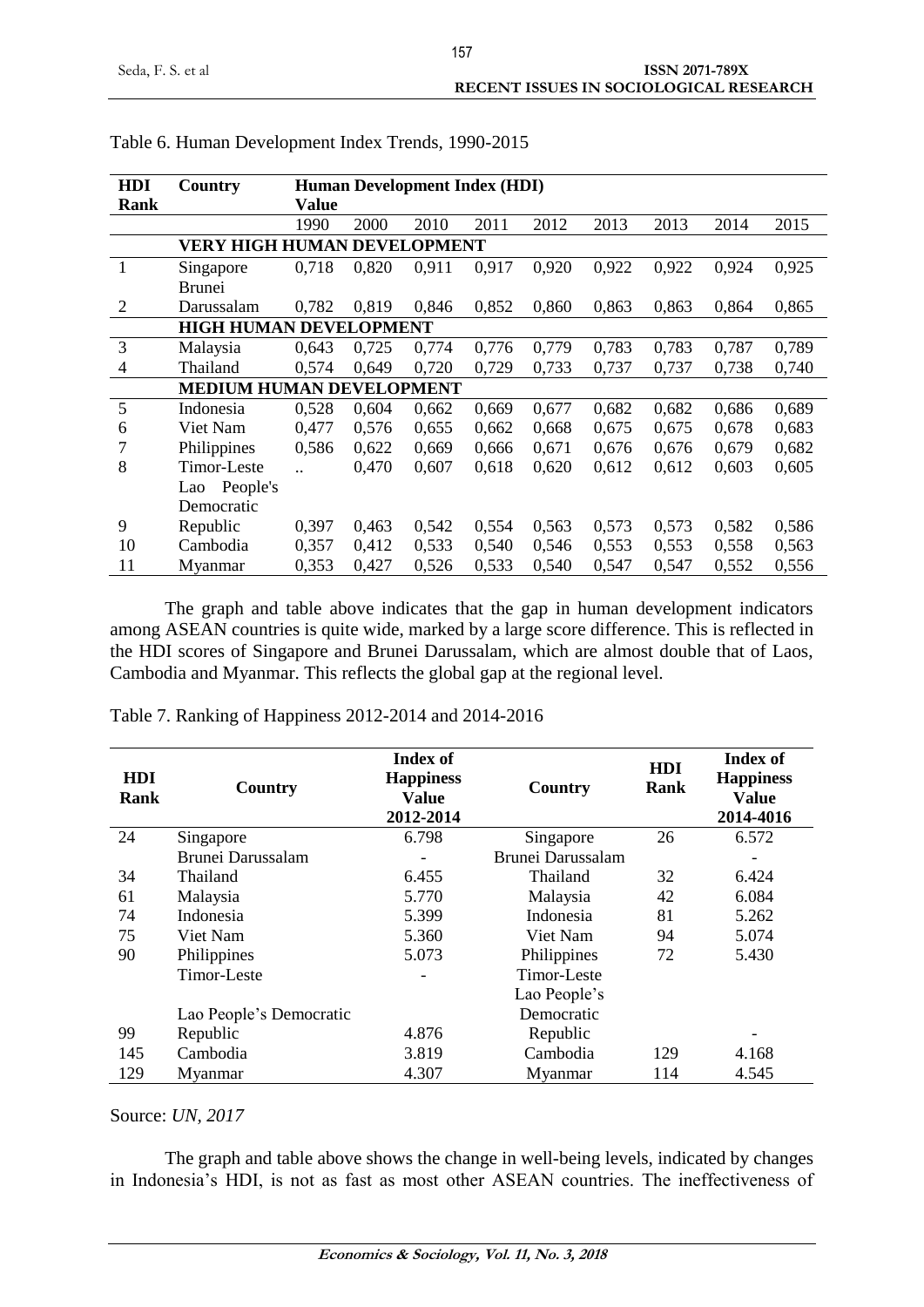Indonesia's social and economic policies has contributed to this condition. Especially after the fall of the New Order, Indonesia lacked a comprehensive platform for economic development and welfare programs characterized by constantly changing policy changes along with governmental changes. Consequently, there have been no continuous programs and social policies.

The subjective welfare indicators, indicating the happiness index, show that there is not much difference in the scores of ASEAN countries compared to the objective welfare indicators. Singapore remains in the first position. This figure illustrates a unidirectional relation between objective and subjective well-being indicators. Thus for Singapore, it is assumed that the higher the level of objective well-being, the higher the happiness felt by the citizens.

The data above illustrate that Malaysia and Philippines have significantly raised their index of happiness. While in the 2012-2014 period the Philippines ranked under Indonesia, in 2014-2016, Indonesia actually declined from the 81st position, from 74th. The same situation Indonesia faced was also experienced by Vietnam. The experience of Indonesia and Philippines differ from that of Singapore and Thailand, where improvements in HDI do not linearly lead to an increase in the happiness index.

Based on national and regional exposure, it can be concluded that the relationship between social exclusion, which among others can be indicated through objective welfare indicators (HDI) and subjective welfare indicators (happiness index) is not fixed, but depends on the social, economic and political contexts of the study area. Nonetheless, social policies can contribute to facilitating and bridging these objective and positive indicators of well-being.

# **Conclusion**

In conclusion, the Positioning of Indonesia (Papua) in the context of ASEAN countries is specified on social policy, social well-being and social exclusion – particularly in the West Papua province, Bintuni Regency - consisting of northern and southern. The data discuss objective and subjective well-being. Both indicators can reflect the social well-being conditions of the region, and indicate the presence or absence of social exclusion in the society of the studied area. West Papua is located in eastern Indonesia, and the selection of this province in this paper is based on the consideration that the welfare of eastern Indonesians can illustrate disparities occurring in Indonesia. The eastern Indonesia, especially Papua, is given attention by the Indonesian government, as in many aspects as shown by objective and subjective indicators of well-being, there are stronger indications of disparities, compared to western Indonesia. This is particularly reflected in the social and economic status and condition of the region, which occupy a low position compared to other parts of Indonesia. Therefore, the Government of Indonesia implements affirmative policies for eastern Indonesia, including West Papua.

The exposure of data of West Papua province can outline the interrelationship between social policy, social well-being and social exclusion taking place in the community. The social and economic policies in this context include two levels, namely policies administered by the National Government and the Regional Government (Province). Using the Papuan case, the data and information is used as a representation of eastern Indonesia, which experience more disparities compared to other parts of Indonesia, and through the presentation, the discussion is linked to the context of ASEAN countries.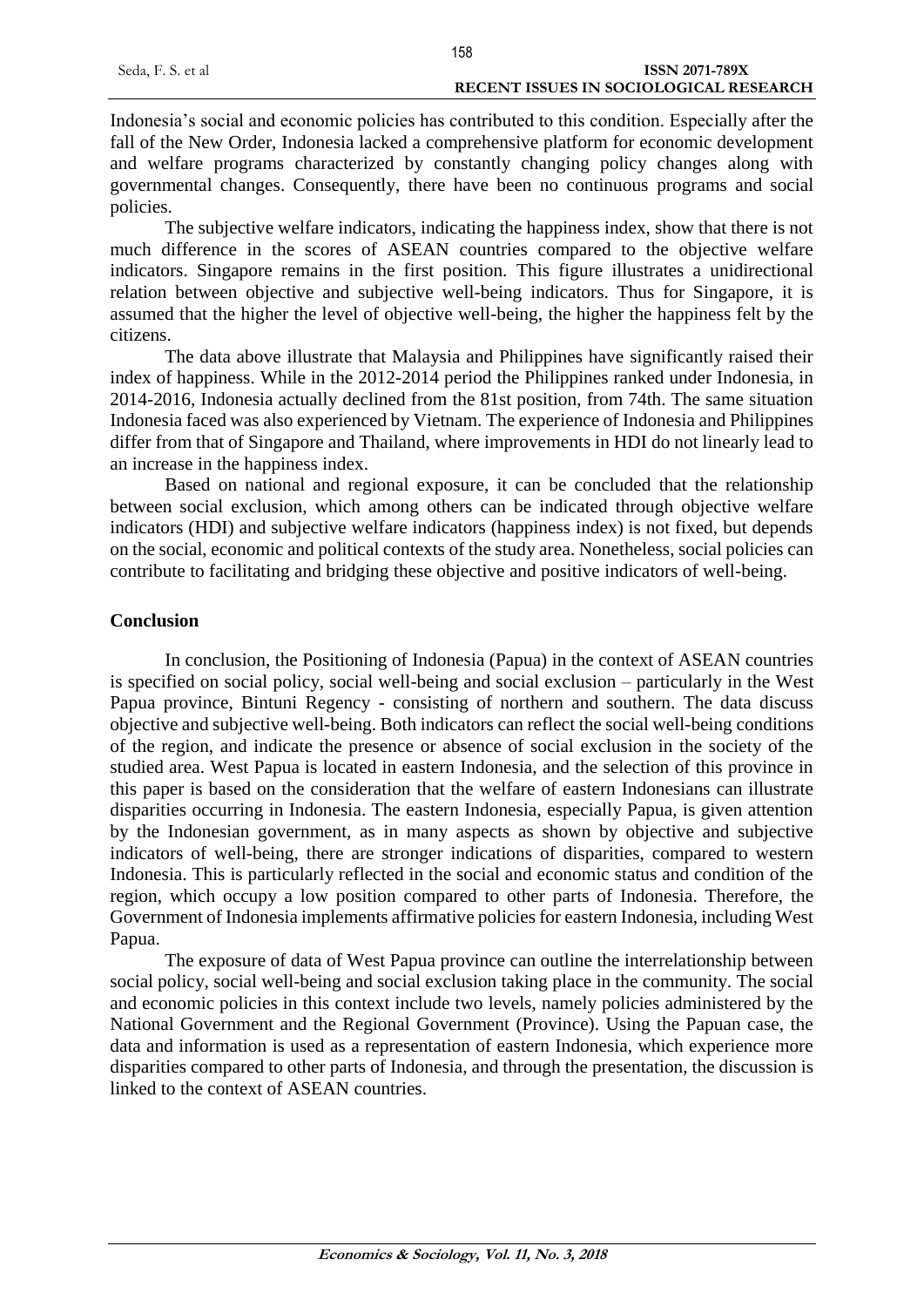## **Acknowledgements**

This paper is presented on the 2nd Conference of Social Well-Being Studies in Hanoi, Vietnam, October 12-13, 2017. The Conference Facilitated by the Center for Social Well-Being Studies, Senshu University.

## **References**

- Atkinson, A. B. (1998). "*Social Exclusion, Poverty and Unemployment" in Exclusion, Employment and Opportunity*. Published by Center for Analysis of Social Exclusion, London School of Economics.
- Central Agency on Statistic. (2016). *Human Development Index Based on Provinces*. Jakarta: BPS.
- Central Agency on Statistic. (2017). *Population in Poverty, Percentage of Population in Poverty, and Poverty Line*, 1970-2017. Jakarta: BPS.
- Official Statistical Report. (2017). *Indonesia Happiness No. 79/08*. 15 Agustus 2017
- Official Statistical Report. (2017). *Papuan Province Central Agency on Statistic (BPS) No. 25/05/94*. Year II, 2 May 2017
- Bhalla, A.S. & Frédéric Lapeyre. (2004). *Poverty and Exclusion in, a Global World* (2nd Edition). NY: Palgrave Macmillan
- Central Statistical Agency. (2000). *Ethiopia-Welfare Monitoring Survey 2000-2001*.
- Koo, Hearan, Jaeyeol Yee, Eun Young Nam, & Ee Sun Kim. (2016). "Dimensions of Social Well-being and Determinants in Korea: Personal, Relational, and Societal Aspects," in *The Senshu Social Well-being Review: Forming a Social Well-being Research Consortium in Asia,* No. 3 (September 2016), pp. 37-58. Published by: Center for Social Well-being Studies, Institute for the Development of Social Intelligence, Senshu University.

LabSosio UI. (2015). *Primary Survey Data*, 2015

- Lee, J, & Shrum, L, J. (2012). Conspicuous Consumption versus Charitable Behavior in Response to Social Exclusion: A Differential Needs Explanation. *Journal of Consumer Research.*
- Levitas, R. (2005). *The Inclusive Society? Social Exclusion and New Labour.* 2nd Edition. Basingstoke: Macmillan.
- Marlier, Eric, & Atkinson, A. B. (2010). Indicators of Poverty and Social Exclusion in a Global Context. In *Journal of Policy Analysis and Management, Vol. 29, 2, 285-304.*
- Pierson, John. (2002). *Tackling Social Exclusion*. Published by Routledge.
- Pierson, John. (2010). *Tackling Social Exclusion.* 2nd Edition. London: Routledge.
- Sen, Amartya. (2000). *Social Exclusion: Concept, Application, and Scrutiny*. Asian Development Bank.
- Sen, Amartya & James Foster. (1997). *On Economic Inequality (expanded edition)*. NY: Oxford University Press.
- UNDP. (2013). *Human Development Report.* United Nations Development Programme.
- United Nations. (2017). *World Happiness Report*.
- Veltmeyer, H. (2002). Social Exclusion and Models of Development in Latin America. In *Canadian Journal of Latin American and Caribbean Studies, 27*(54), 251-280.